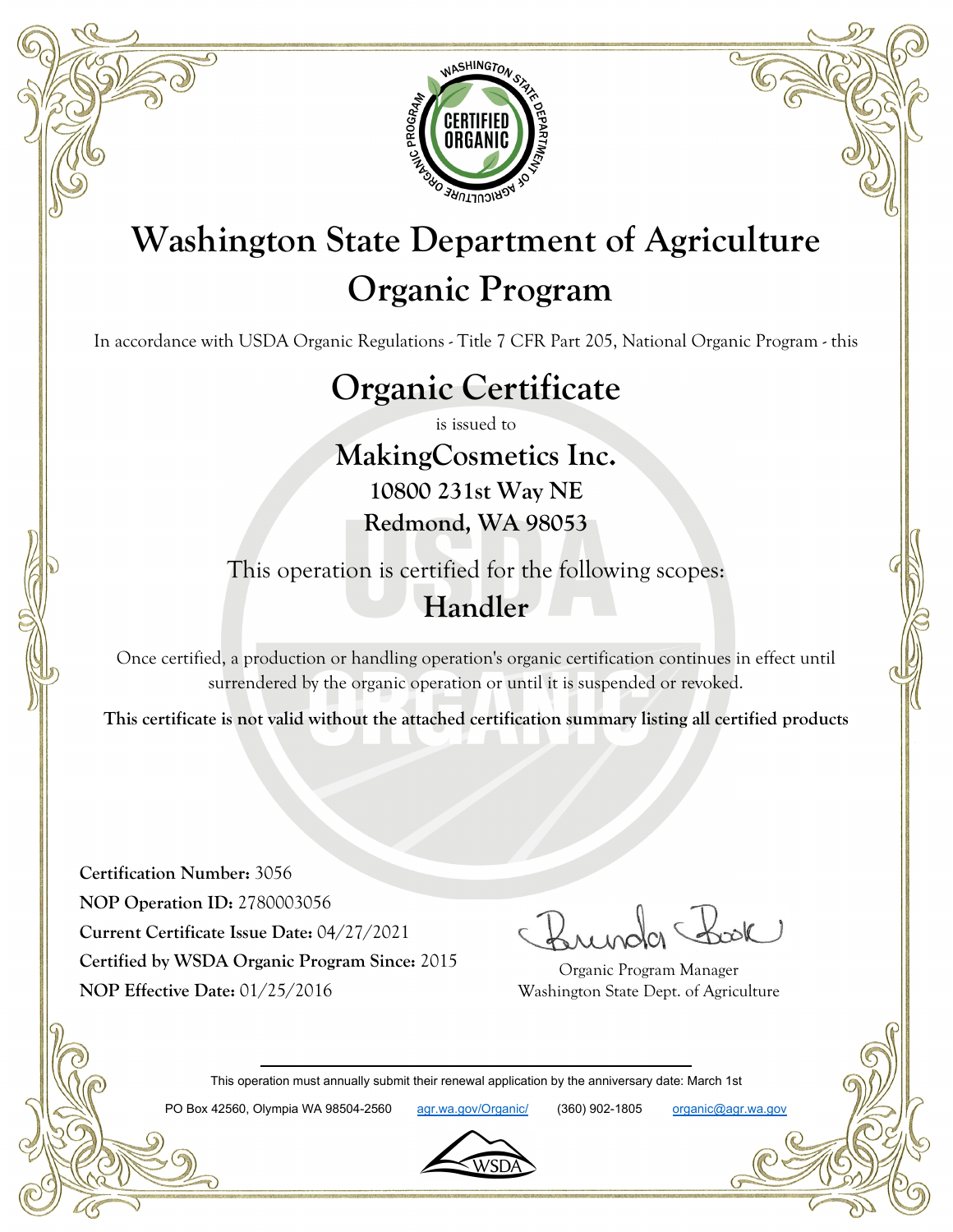

### **Organic Certification Summary**

#### **MakingCosmetics Inc. Certification Number:** <sup>3056</sup>

**Current Certificate Issue Date:** 04/27/2021

Handler

#### **Facilities** Physical Location 10800 231st Way NE Redmond, WA 98053

| <b>Organic Products</b>          | Compliance |
|----------------------------------|------------|
| <b>Health and Beauty</b>         |            |
| Hydrosol                         |            |
| Lavender                         | <b>NOP</b> |
| Neroli                           | <b>NOP</b> |
| Personal Care                    |            |
| Almond Oil                       | <b>NOP</b> |
| Amla Oil                         | <b>NOP</b> |
| Argan Oil                        | <b>NOP</b> |
| Baobab Oil                       | <b>NOP</b> |
| <b>Black Tea Extract</b>         | <b>NOP</b> |
| Chamomile Flower Extract         | <b>NOP</b> |
| Cocoa Butter                     | <b>NOP</b> |
| Cocoa Butter (Deodorized)        | <b>NOP</b> |
| Cocoa Butter Wafers (Deodorized) | <b>NOP</b> |
| Coconut Oil                      | <b>NOP</b> |
| Comfrey Root Extract             | <b>NOP</b> |
| Cucumber Fruit Extract           | <b>NOP</b> |
| Jojoba Oil                       | <b>NOP</b> |
| Kelp Extract                     | <b>NOP</b> |
| Lavender Essence Water           | <b>NOP</b> |
| Lecithin                         | <b>NOP</b> |

**The products listed above with NOP compliance are certified to USDA Organic Regulations 7 CFR Part 205.**